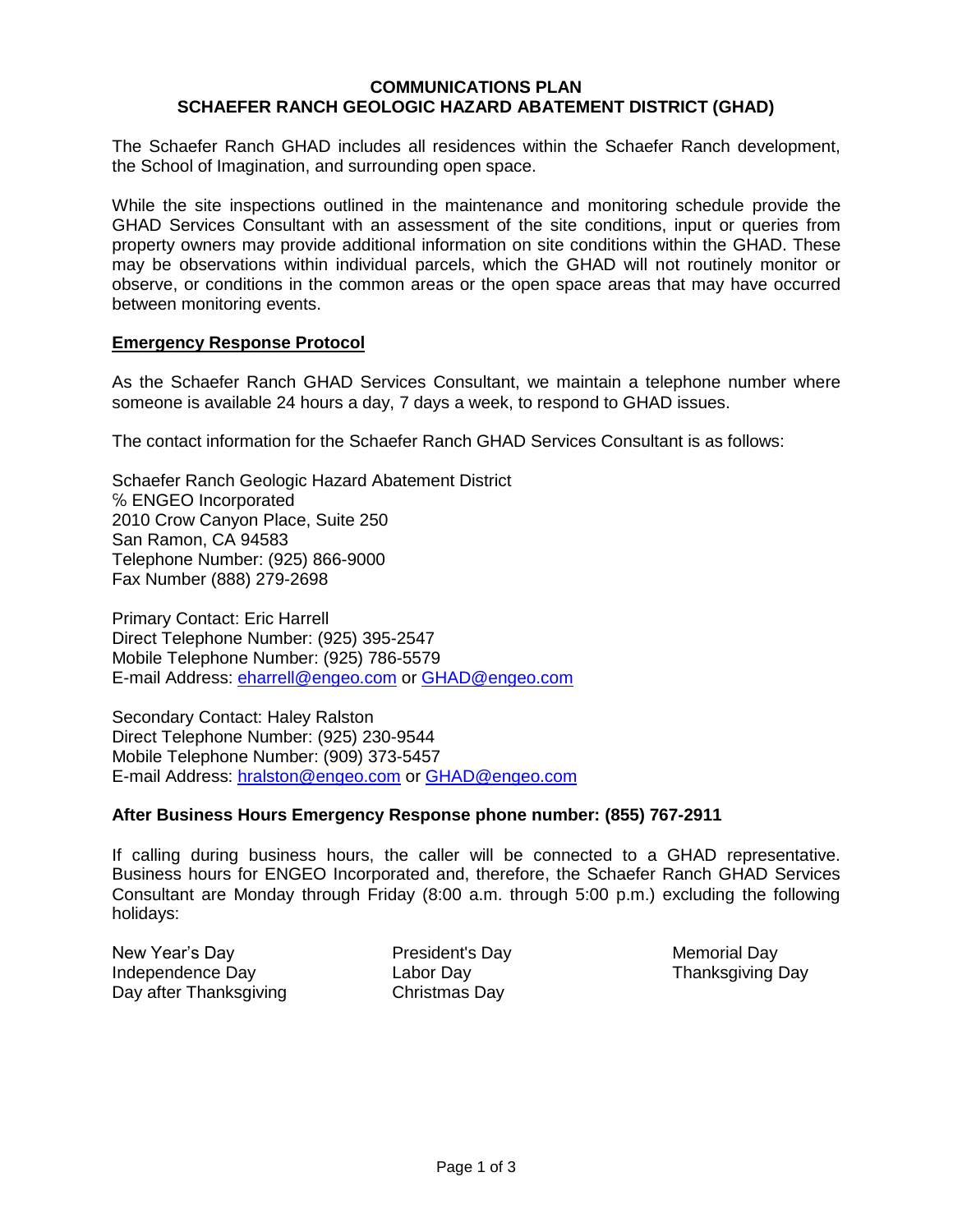If the caller telephones outside of business hours, the ENGEO telephone number recording gives information directing the caller that they may:

- 1. Leave a message that will be responded to during business hours.
- 2. Call a mobile telephone number that is monitored 24 hours a day and 7 days a week to get a response to their emergency or questions.

You can also contact the GHAD Services Consultant via the internet at [www.engeo.com.](http://www.engeo.com/) Click on Contact Us at the bottom of page for the Emergency Response phone number.

#### **Incident Response Protocol**

The GHAD Services Consultant will respond to geologic hazards using the procedure described below.

- 1. GHAD Services Consultant personnel will perform a site reconnaissance of the impacted area.
- 2. As necessary, the GHAD Services Consultant will evaluate the impacted area and engage other professionals to appraise the situation.
- 3. The GHAD Services Consultant, as necessary, will provide mitigation activities for the incident area in accordance with the provisions of the Schaefer Ranch GHAD Plan of Control and the approved budget.
- 4. At a minimum, the incident will be recorded in the GHAD Services Consultant-maintained Monthly Incident Log. The Incident Log contains details of the incident and contact details. The Monthly Incident Logs are maintained by the GHAD Services Consultant and can be transmitted to the City of Dublin as requested.

# **Program Budget**

Prior to June 1 of every year, the Schaefer Ranch GHAD distributes a Program Budget detailing the anticipated receivables and expenditures for the next fiscal year. After approval by the GHAD Board of Directors, the Program Budget is available on the City of Dublin's website. [http://dublin.ca.gov/1607/Geologic-Hazard-Abatement-Districts-GHAD.](http://dublin.ca.gov/1607/Geologic-Hazard-Abatement-Districts-GHAD)

# **Community Education and Outreach Program**

On occasion, the City of Dublin may receive requests for the GHAD Services Consultant via the City of Dublin website. These requests should be forwarded to the GHAD Services Consultant. Please direct the email to [GHAD@engeo.com.](mailto:GHAD@engeo.com)